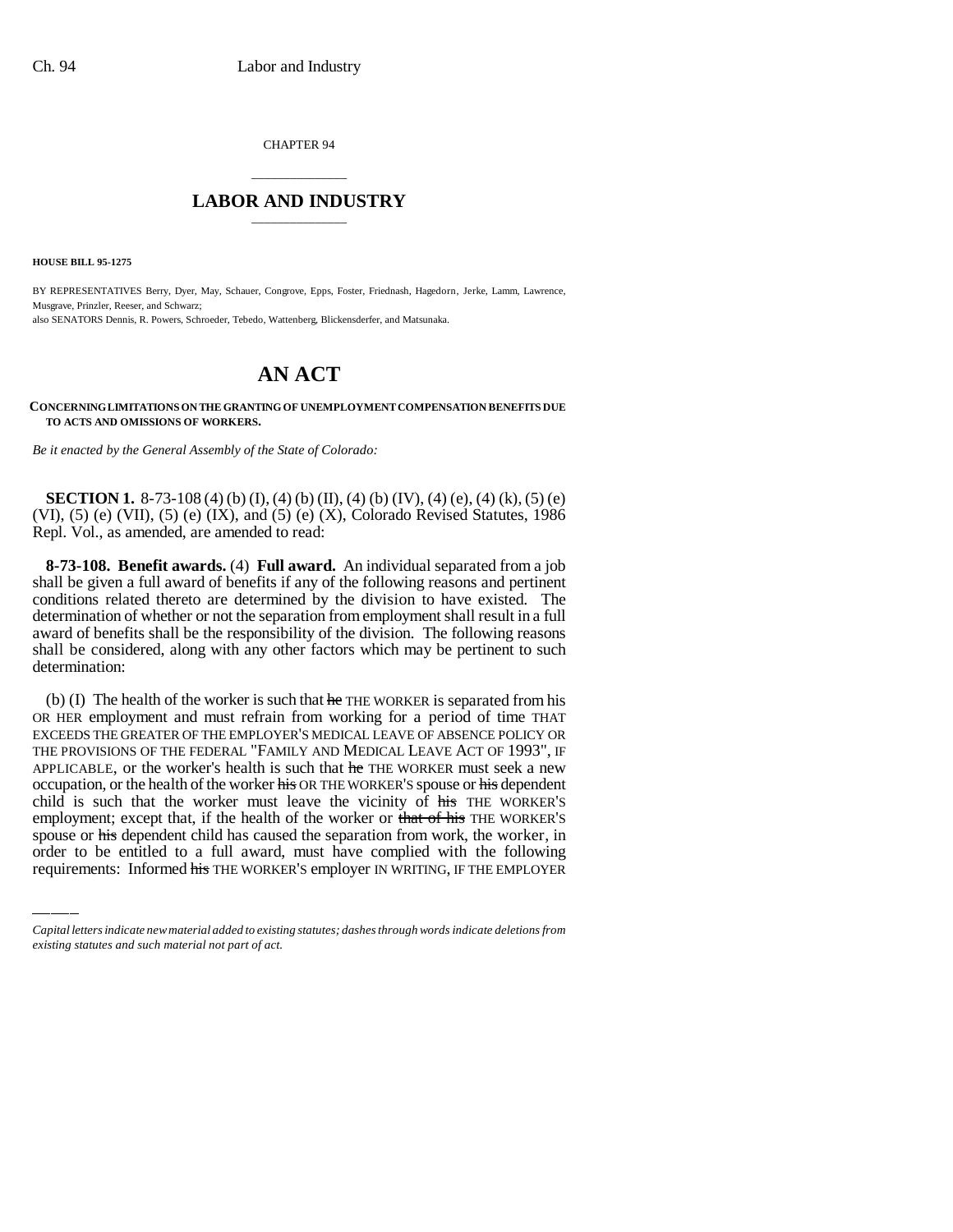Labor and Industry Ch. 94

HAS POSTED OR GIVEN ACTUAL ADVANCE NOTICE OF THIS WRITING REQUIREMENT, of the condition of his THE WORKER'S health or the health of his THE WORKER'S spouse or dependent child prior to his separation from employment AND ALLOWED THE EMPLOYER THE OPPORTUNITY TO MAKE REASONABLE ACCOMMODATIONS FOR THE WORKER'S CONDITION; substantiated the cause by a competent written medical statement issued by a licensed practicing physician prior to the date of his separation from employment when so requested by the employer prior to the date of his separation from employment or within a reasonable period thereafter; submitted himself or his HERSELF OR THE WORKER'S spouse or his dependent child to an examination by a licensed practicing physician selected and paid by the interested employer when so requested by the employer prior to the date of his separation from employment or within a reasonable period thereafter; or provided the division, when so requested, with a written medical statement issued by a licensed practicing physician. FOR PURPOSES OF PROVIDING THE MEDICAL STATEMENT OR SUBMITTING TO AN EXAMINATION FOR AN EMPLOYER, "A REASONABLE PERIOD THEREAFTER" SHALL INCLUDE THE TIME BEFORE ADJUDICATION BY EITHER A DEPUTY OR REFEREE OF THE DIVISION. An award of benefits pursuant to this subparagraph (I) shall include benefits to a worker who, either voluntarily or involuntarily, is separated from employment because of pregnancy and who otherwise satisfies the requirements of this subparagraph (I).

(II) In the event of an injury or sudden illness of the worker which would preclude VERBAL OR WRITTEN notification of the employer prior to such occurrence, the failure of the worker to notify the employer prior to such occurrence will not in itself constitute a reason for the denial of benefits if the worker has notified the employer at the earliest practicable time after such occurrence. SUCH NOTICE SHALL BE GIVEN NO LATER THAN TWO WORKING DAYS FOLLOWING SUCH OCCURRENCE UNLESS THE WORKER'S PHYSICIAN PROVIDES A WRITTEN STATEMENT TO THE EMPLOYER WITHIN ONE WEEK OF THE EMPLOYER'S REQUEST THAT THE WORKER'S CONDITION MADE GIVING SUCH NOTICE IMPRACTICABLE AND SUBSTANTIATING THE ILLNESS OR INJURY.

(IV) The off-the-job or on-the-job use of not medically prescribed intoxicating beverages or controlled substances, as defined in section 12-22-303 (7), C.R.S., may be reason for a determination for a full award pursuant to this paragraph (b), but only if:

(A) The worker has declared to the division that he is addicted to intoxicating beverages or controlled substances;

(B) The worker has substantiated the addiction by a competent written medical statement issued by a physician licensed to practice medicine pursuant to article 36 of title 12, C.R.S., or has substantiated the successful completion of, or ongoing participation in, a treatment program as described in sub-subparagraph (C) of this subparagraph (IV) within four weeks of the claimant's admission. SUCH SUBSTANTIATION SHALL BE IN WRITING TO THE DIVISION AND SIGNED BY AN AUTHORIZED REPRESENTATIVE OF THE APPROVED TREATMENT PROGRAM.

(C) A worker who is not affiliated with an approved treatment program must present to the division within four weeks after the date of the medical statement referred to in sub-subparagraph (B) of this subparagraph (IV), SUBSTANTIATION OF REGISTRATION IN a program of corrective action which will commence within four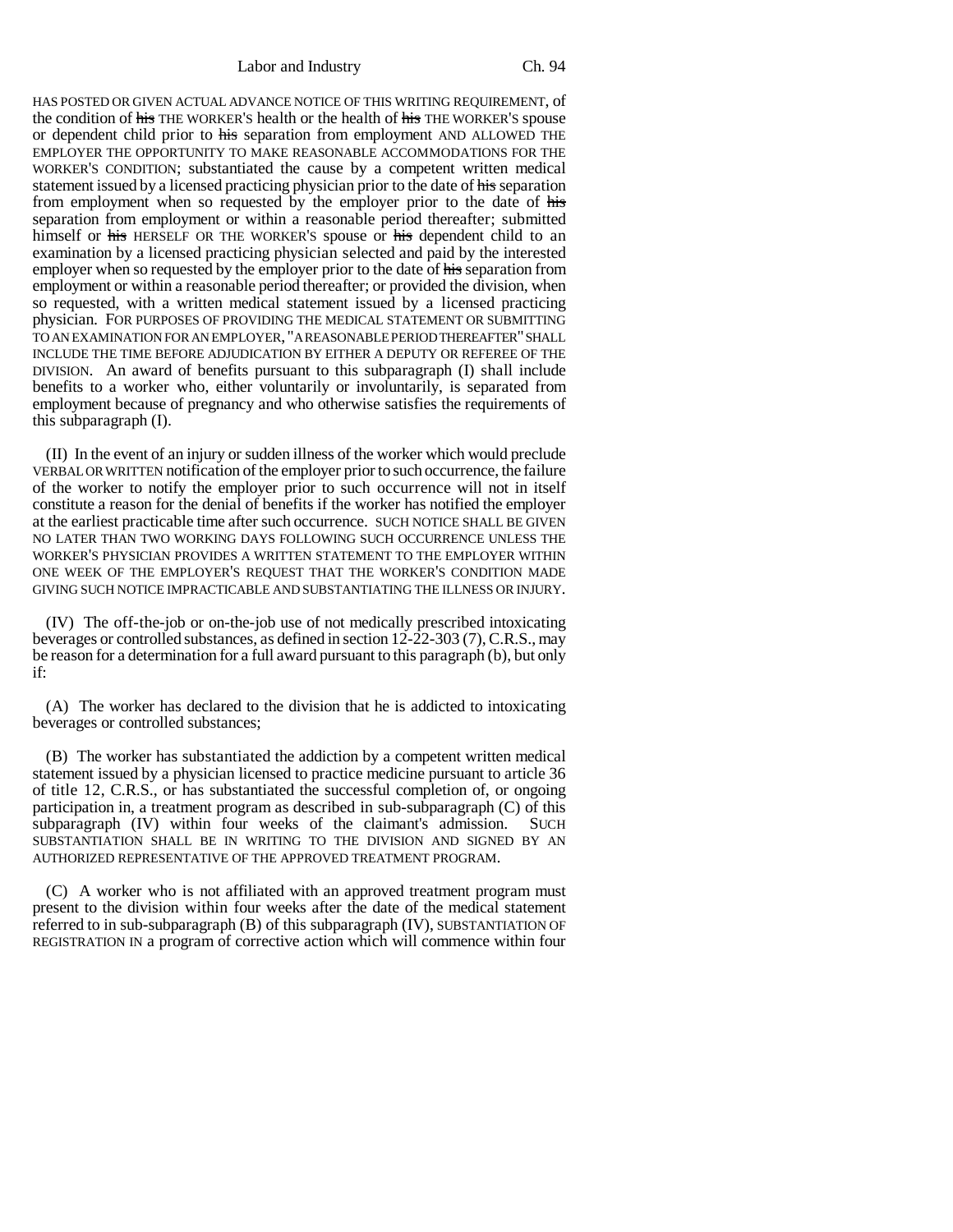## Ch. 94 Labor and Industry

weeks after the date of the medical statement and which is provided by an approved private treatment facility or an approved public treatment facility as defined in section 25-1-302 (2) or (3), C.R.S., or by an alcoholics anonymous program. SUCH SUBSTANTIATION SHALL BE IN WRITING TO THE DIVISION AND SIGNED BY AN AUTHORIZED REPRESENTATIVE OF THE APPROVED TREATMENT PROGRAM. and

(D) THE DIVISION SUBSTANTIATES AND SO NOTIFIES THE EMPLOYER THAT no prior award under the provisions of THIS subparagraph  $(V)$  of this paragraph  $(b)$  has been made to the worker within the preceding five years.

(e) Unreasonable reduction in the worker's rate of pay as determined by the division. In determining whether or not there has been an unreasonable reduction in the worker's rate of pay, the division shall consider, but shall not be limited to a consideration of, whether or not the reduction in pay was applied by the employer to all workers in the same or similar class or merely to this individual, the general economic conditions prevailing in the state, the financial condition of the employer involved, and whether or not the reduction in wage was agreed to by other workers employed in the same or similar work. THE WORKER'S LOSS OF A SHIFT DIFFERENTIAL OR OVERTIME PAY SHALL NOT BE CONSIDERED AN UNREASONABLE REDUCTION IN THE WORKER'S RATE OF PAY UNDER THIS PARAGRAPH (e), UNLESS SUCH SHIFT DIFFERENTIAL OR OVERTIME PAY WAS GUARANTEED BY THE EMPLOYER.

(k) Refusing with good cause to work overtime without reasonable advance notice. Good cause as used in this paragraph (k) shall be restricted to REASONABLE, compelling personal reasons AS DETERMINED BY THE DIVISION affecting either the worker or his THE WORKER'S immediate family.

(5) **Disqualification.** (e) Subject to the maximum reduction consistent with federal law, and insofar as consistent with interstate agreements, if a separation from employment occurs for any of the following reasons, the employer from whom such separation occurred shall not be charged for benefits which are attributable to such employment and, because any payment of benefits which are attributable to such employment out of the fund as defined in section 8-70-103 (13) shall be deemed to have an adverse effect on such employer's account in such fund, no payment of such benefits shall be made from such fund:

(VI) Insubordination such as: Deliberate disobedience of a reasonable instruction of an employer or his AN EMPLOYER'S duly authorized representative, refusal or failure to obtain, MAINTAIN, or renew licenses, CERTIFICATIONS, CREDENTIALS, CONDITIONS, OR OTHER PROFESSIONAL DESIGNATIONS which are necessary to permit the claimant to perform his A job, failure to keep in good standing with the union because of nonpayment of dues, or repeated acts of agitation against employer working conditions, pay scale, policies, or procedures; except that orderly action on the part of an employee or through union negotiation shall not be so considered if such action does not interfere with work performance;

(VII) Violation of a statute or of a company rule which resulted or could have resulted in serious damage to the employer's property or interests or could have endangered the life of the worker or other employees PERSONS, such as: Mistreatment of patients in a hospital or nursing home; serving liquor to minors; selling prescription items without prescriptions from licensed doctors; profane or obscene language after